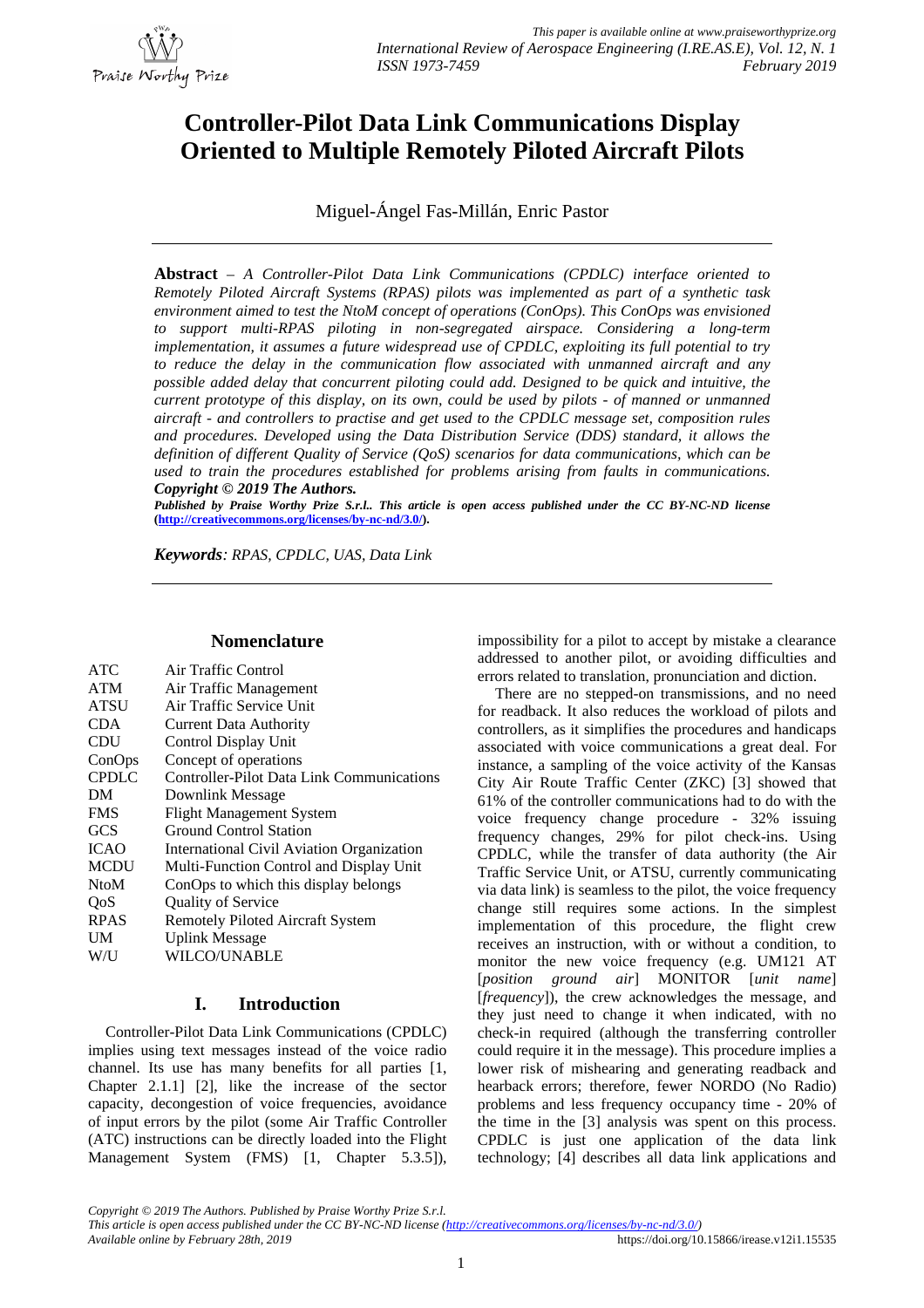services. The North Atlantic data link system supporting the use of CPDLC is called Future Air Navigation System (FANS), with a different version depending on its use in remote (FANS 1/A, through satellite communications) or domestic airspace (FANS 1/A+, which also supports Very High Frequency Data Link Mode 2 (VDL-M2) radio communications). While the testing and use of oceanic CPDLC began in the early nineties, domestic use is, at the moment of writing this article, just offered in 62 airports in the U.S. [5] and only for the Departure Clearance Service (DCL), on VDL Mode 0/A, with a first small set of other services envisioned to start use in a few months (NextGen's Data Comm program roadmap can be found in [6]). The FANS CPDCL version is based on the Aircraft Communications Addressing and Reporting System (ACARS) protocol. In Europe, the CPDLC version is called Protected Mode-CPDLC, used under the continental data link infrastructure Aeronautical Telecommunications Network Baseline 1 (ATN B1), also implemented over VDL-M2. The Link2000+ programme addressed its CPDLC implementation as part of the Single European Sky concept and has been operational since 2003. This CPDLC covers a wider variety of uses, but has not been homogeneously implemented yet. [7] is a report of the current level of implementation in Europe, with a map of the Air Navigation Service Providers (ANSP) offering this capability. For a worldwide map of the implementation status updated to 2017, check [8]. The European CDPLC is based on the ATN/OSI protocol. Being a different protocol, both the European and North Atlantic CPDLC systems are incompatible.

NtoM [9] is a suggestion of concept of operations (ConOps) that aims to improve the awareness, productivity and safety of Remotely Piloted Aircraft System (RPAS) pilots concurrently piloting several aircraft in non-segregated airspace. One of the main challenges to make such operations feasible is avoiding any impact on the work of the Air Traffic Controllers (ATC) due to delays, oversights or errors caused by that parallel piloting. But CPDLC provides a great basis to build tools addressed at avoiding those problems. Considering what could only be a long-term implementation of the ConOps, when the widespread use of CPDLC should be a fact, it was assumed as the main channel of communication and the safety measures implemented in the NtoM prototype leverage its potential. Pilots required, of course, a CPDLC display and, considering that a Ground Control Station (GCS) does not suffer from the constraints of a cockpit, it was an opportunity to develop a display with a better usability than the current communications display units (CDU), which would reduce the head-down. One problem arising during the multi-RPAS control could be an excessive added increase of the response time to ATC, which would not be operationally viable. Current voice communications of unmanned aircraft add a delay that is mainly accepted by controllers when it is short [10]. But at the moment of writing this document, no comparison

was found regarding delay times of RPAS pilots vs. manned aircraft pilots when using CPDLC. A drawback of CPDLC with respect to voice communications is the time required to compose and send the message in comparison with voice communications. Some current data link displays, like the Multi-Function Control and Display Unit (MCDU) (in Boeing 747-400, 757 and 767) and the Multifunction Display (MFD) (in Boeing 777) embed the message management in the same FMS display. Other option providing a separate screen for the messages can be found in the Datalink Control and Display Unit (DCDU) (in Airbus A319, A320, A321, A330 and A340) [11]. Taking a look at these interfaces and how they work, with a menu navigation very similar to the 1990s Automatic Teller Machines, some of them even monochromatic (find a video example in [12] or a simulator in [13]), it is easy to guess that even the less ambitious current computer graphic user interface can easily improve their usability. Such an improvement would help to reduce the head-down as required in [4]. If the communications of a RPAS pilot can suffer some delay due to the latency of the data link, and if such a response time can be increased because the pilot is attending another flight, then reducing as much as possible the time required to use the display was key to not ballasting the work of the controllers in the multi-RPAS scenario even more. In the NtoM prototype, the CPDLC displays in the controller and pilot clients are almost identical, although less effort was put into the ATC version, as it was only required to interact with the pilots while performing the experiments, which were focused on testing the safety measures implemented for the pilot interface. Current ATC tools allow messages to be composed and sent by opening a dialogue from the same flight radar tag (see this in action in [14]). A similar approach has been suggested for the manned aircraft [15], with a small pop-up box overlaying a flight deck situational awareness communication system when a message arrives; this menu would also allow the message to be composed and sent in a fashion very much like that of the ATC tool. This option seems to be sufficient for simpler messages, and it has the benefit that the dialogue is so minimised that pilots do not need to move their sight to a side panel or monitor to compose the message.

Maybe the display suggested here, which is more intuitive, user friendly and informative, would be preferred in the future if the potential of CPDLC is taken to its full advantage and data link dialogues become more complex, using the whole message set, multi-element messages, or even interleaved dialogues. In any case, while these small dialogues seem acceptable from the ATC point of view, as an aircraft does not stay too much time in a sector and just a few messages will be exchanged, a dialogue providing such a constrained perspective of the communications would not be appropriate for a pilot. Although [15] offers the possibility to navigate through the message history, this is done as in a common MCDU, with a high head-down.

But one virtue of the [15] flight deck situational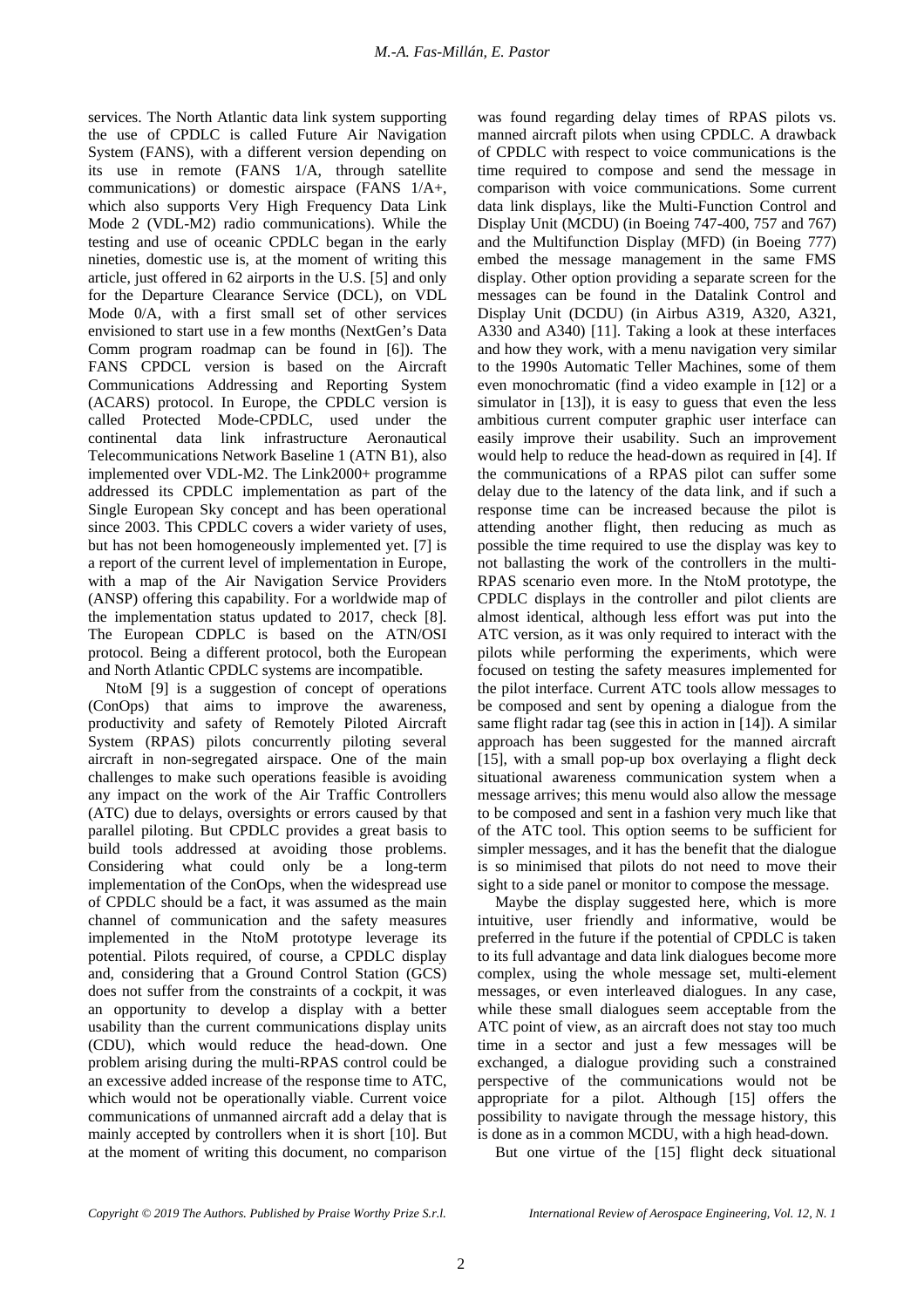awareness communication system is that it displays on a map the current planned flight route and a preview of the instructions suggested by the controller, as well as the information required to make an informed decision about the reply. This allows a quick reply with no need to move attention to different sources of information. It also adapts its behaviour to anticipate the pilot's actions: if the pilot selects WILCO, it offers the possibility to load and execute the actions, which would automatically send a WILCO to the ATC; if the reply is UNABLE, it offers the composition of the DUE TO message element. As will be explained in the description of the features of the display suggested here, it coincides with [15] in the suitability of a button to execute the instruction and the automated reply when used. Another suggested approach [16] is a kind of extension for the existing different displays the pilot interacts with (Primary Flight Display (PFD), Electronic Flight Bag (EFB), etc.). According to this, clicking a value on any of those displays would open a contextual menu to select message elements in which that value is involved. If any of the options is selected, a composition screen appears, and can be used to compose and send the message. This feature does not exclude the possibility of having a dedicated CPDLC display, or having the message composition dialogue embedded in the FMS; then, it seems an interesting addon to quickly compose simpler messages as long as it could be installed in the mentioned displays, it had a display able to show the message log and could be able to update the log in that display when messages are sent from any other screen. The goal of this composition shortcut was to prevent the pilot needing to move to the communications display and copy information appearing on another display, thus reducing the head-down and the possibility of input errors. A similar solution is that of [17], which suggests a *CPDLC context manager*; considering different independently CPDLC-enabled avionics devices; this manager would synchronise them all to compose or reply to the messages. For instance, activating the *CPDLC mode* in the context manager, the subscribed devices (those participating in the CPDLC coordination) enter into a composition mode and the pilot could set the altitude value of a message element by using the altitude knob in the glareshield, then selecting a waypoint in a display and finally reviewing and sending the message from the MCDU. For received messages, activating the *CPDLC mode* would allow replies to be made from those devices from which an input would make sense according to the received message, and these would suggest message elements or values for the composition. Finally, other proposals are aimed at assisting in the composition of particularly error-prone messages, or those with a higher head-down. In [18], previous to requesting a clearance to change a flight parameter like altitude, speed or a route deviation, the pilot introduces the desired change in the FMS. Using external data sources and considering the criteria for optimisation, the FMS calculates and suggests the values for the rest of the parameters that should be changed and

therefore requested to the ATC. Instead of manually entering those values in the MCDU, in this system, the message is populated automatically with the data from the FMS. Similarly, [19] allows a quick composition of the messages to request an In-Trail Procedures (ITP) altitude change. In any case, for the time being, the software presented here could be used by controllers and pilots to practise the CPDLC procedures. As reported in [20], in the U.S., air carriers mainly refer pilots to the Flight Operations Manual for the CPDLC training, and frequently they do not have the chance to practise simulations before the flight, although recommended by the Federal Aviation Administration (FAA) [21, 8.3].

The NtoM CPDLC display allows scripts to be run simulating the role of the ATC - as was done for the experiments; once different exercises and scenarios are designed, pilots could practise by themselves with no need of a second person acting as a controller. Clients and the server connect to each other using the RTI Connext connectivity framework [22], compliant with the Data Distribution Service (DDS) standard, which allows the definition of different scenarios of Quality of Service (QoS). In this way, users can face different levels of communication reliability and train in the procedures established for the problems arising from it. In any event, the present display does not try to mimic the current cockpit displays as other training tools already do [23]; then, ultimately, manned aircraft pilots should also practise the menu navigation and behaviour of the specific unit implementation to be used. Although NtoM implements several measures at different levels to minimise the impact of multitasking, this document focuses only on those decisions regarding communications. Despite the CPDLC procedures described here following standard recommendations [24], [25], being a prototype, they do not try to be a reference of accuracy and completeness. The implementation does not cover the whole message set, variable formats, units and constraints. Although the greatest amount of effort was put into reflecting the specifications, no expert guidance was available to check that they were completely correct and resolve some doubts about the interpretation of the documentation. A subject matter expert review would be necessary prior to using this software as an educational tool. First, the document details the parts of the interface, which information is shown and how it is displayed. Then it describes the message composition and the help provided to avoid errors and ambiguity. Finally, the outlined voice recognition option is presented. Throughout the document, to reduce as much as possible the number of screenshots and to clearly show how the application works, links to screencasts are provided.

# **II. Display Description and Behaviour**

Fig. 1 shows both the pilot (left) and ATC displays. The main difference that can be noted is that they have a different message element set and hotkeys available.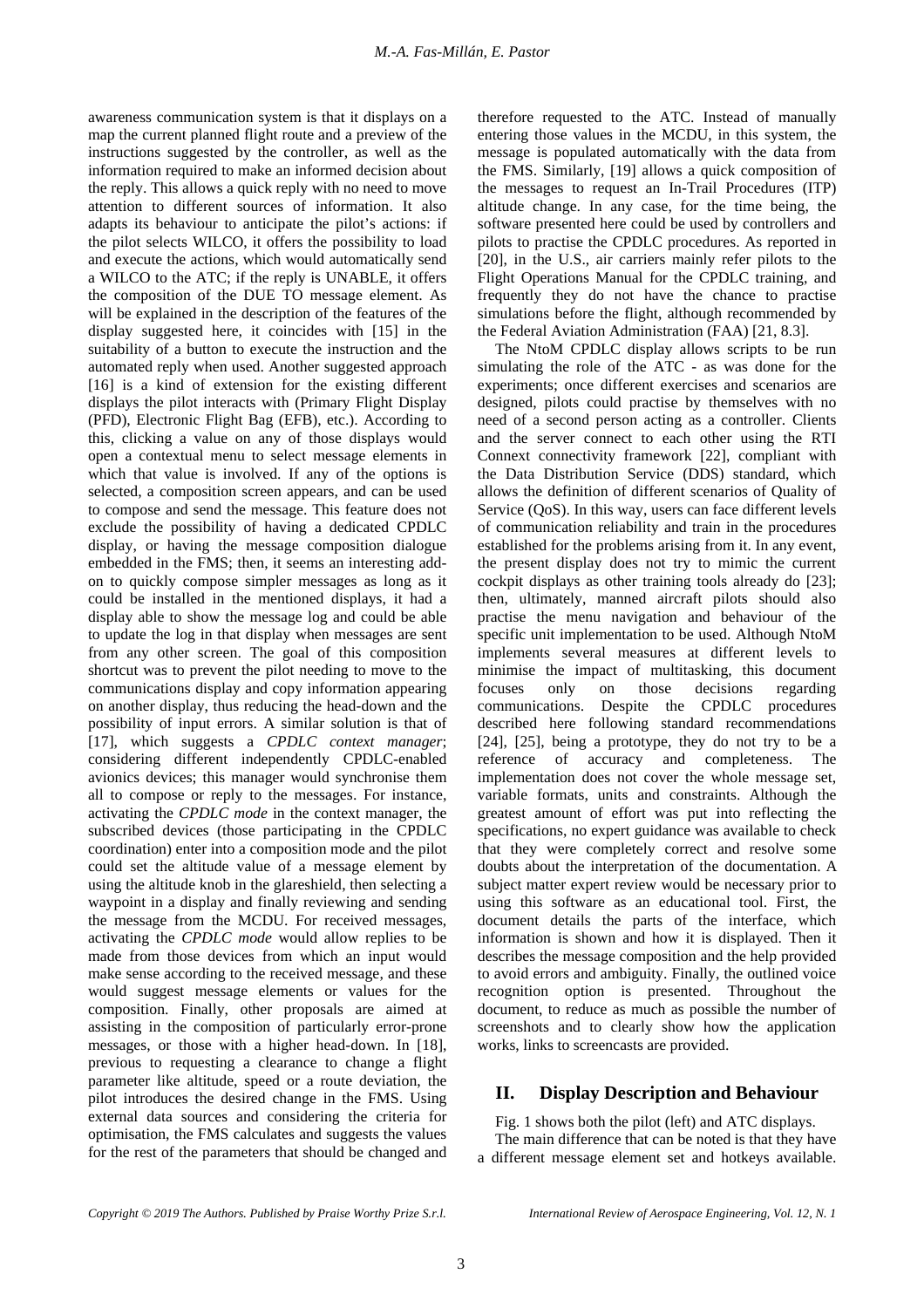This section describes the parts, operation, and the reasons behind the design decisions.

#### *II.1. Message History*

In order to reproduce a familiar and therefore intuitive behaviour, the history stacks the messages mimicking a common chatroom application; the last one is shown at the bottom, automatically scrolling down when the list of messages overflows the window, meaning that the most recent message is always visible, having the log of messages within view helps to recall at a glance the conversation, with no need to navigate to load previous messages. The horizontal alignment of the text also follows a typical approach: left for the received messages and right for the sent ones. Each dialogue is assigned with a random hue for the background of its messages.

The reason is that more than one dialogue could be open at the same time, related to different communications; the colour helps to distinguish them. Within each dialogue, messages sent are coloured with a lower saturation to highlight the received ones. See Fig. 1 or [26] to check this message colour differentiation. One benefit of this kind of message printing with respect to a usual cockpit CDU is that it eliminates a couple of problems identified when using them. First, with multielement messages pilots can fail to read the whole message before responding to it, and those missed message elements could involve some condition to be met. The solution of some display manufacturers is to disable the buttons to reply until the message is navigated and displayed to its end. In this respect, the procedure recommended by some airlines to their pilots for the long messages is to print them, a practice which is not recommended as printers are not always reliable [27].

In a representation like the one suggested here, these problems disappear, as the message is displayed in its entirety. In the unlikely case that the text could overflow the window (this could happen if the font size is increased a lot), the automated scroll to the bottom provides a clue about the extension of the message, that can then be navigated to the beginning using the scroll bar. The messages in the history print the variables of the element in bright blue, to make the key part of the text stand out (Fig. 1). Each message element is printed in a different row, and the whole message shows its timestamp. The timestamp is important to identify messages with great delivery latency, showing instructions that are no longer valid or addressed to previous aircraft; the absence of this important missing data in the cockpit displays is pointed out in [28]. The alert level, information of interest mainly for the controllers, who can use it to decide which message to attend to first, is printed in a different colour depending on the urgency.

Accordingly, when a message is received, the aural warning is different depending on its alert level. When possible, an Apply button can be found next to the received message in the pilot display. This would send to the aircraft the commands required to execute the orders in the message. To allow this, a GCS providing an interface to bi-directionally communicate with the display is required. For the present prototype, which used the eDEP [29] simulator, a basic interface was coded on it to receive the commands of the display, and the limitations of the simulator only allow a few instructions like changes of speed, level, heading and direct to waypoint to be loaded.



Fig. 1. Pilot (left) and controller CPDLC displays (the situations depicted do not belong to the same communication). Parts: a) message history; b) hotkeys; c) message element selection by category; d) element selection by code or keyword; e) message composition

*Copyright © 2019 The Authors. Published by Praise Worthy Prize S.r.l. International Review of Aerospace Engineering, Vol. 12, N. 1*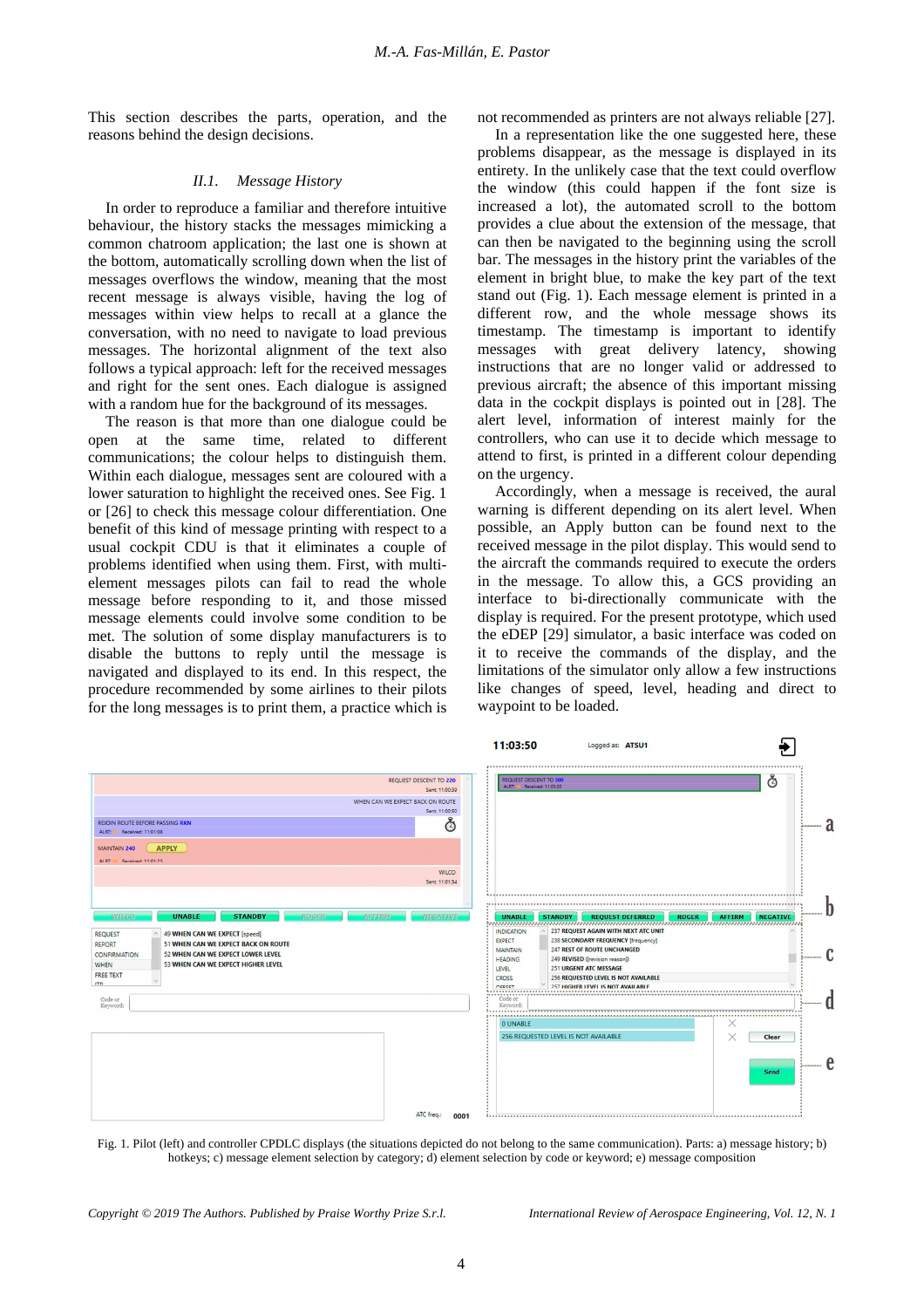The possibility to add the button to a message, and the commands that result from its interpretation, must follow some rules. For instance, as specified in [25], when an uplink consists of multiple message elements, they must be loaded in the FMS following the order in which they were composed, even when this means that an element overwrites the behaviour of a previous element. A consequence of this is that only one Apply button will be placed for the whole message. With a button for each element, the pilot could load an unexpected order of commands if pressed in a different sequence. In any case, controllers are encouraged to not send more than one independent or unrelated clearance per message to allow the flight crew to respond to them individually [24, 4.3.6] and avoid any ambiguity. If a single uplink message contains more than one clearance and the crew cannot comply with any of them, it forces them to reply UNABLE to the whole message; and the opposite also applies, with a multi-element downlink with several requests that cannot all be cleared. However, more than one clearance per message is allowed to reflect the case of the dependent clearances, where the instructions must be followed only if all requirements in the message are met. In those messages allowing the Apply button and that do not require a further reply, pressing the button assumes an implicit WILCO, that will be automatically sent to the ATC; for instance, in a message with a unique element UM20 CLIMB TO REACH [*level*]. But the pilot could receive a multi-element message like:

UM74 PROCEED DIRECT TO [position]

UM148 WHEN CAN YOU ACCEPT [*level single*]

On it, the highest response precedence is a WILCO/UNABLE (W/U), but the pilot still needs to send an answer for the UM148 element. Here, the guidelines allow two options: a) sending a multi-element message where the first element would be the response to the element of highest precedence (UM74, then a W/U), and a second element to respond to the UM148 (a DM83 WE CAN ACCEPT [*speed*] AT TIME [*time*], a DM84 WE CANNOT ACCEPT [*speed*], or a DM116 WE CAN ACCEPT [*speed*] AT [*positionR*]); or b) sending a first message with a single element for the element with highest precedence (the W/U), and then sending a separate message with the answer to the other element(s).

Choosing b would allow an Apply button be put in place to execute the *direct to* when pressed and then automatically send the WILCO; then the system can just hope that the pilot will not forget to compose and send the second message. This *hope* comes from the fact that sending the WILCO closes the whole message, and the dialogue, even when the controller is waiting for the reply to the UM148. So, the open message icon and the voice reminder will not be there to claim for the second message. In order to solve this matter, a different kind of warning could be implemented, a kind of *pending message* alert for closed messages. But increasing the number of different warnings would increase the display complexity, and allowing those separate messages seems error-prone. In any case, if the reason why a pilot could

prefer to send separate messages is the need for some more time to reply, the STANDBY message can be used for that purpose. Then, the decision was to force the first behaviour; the system would issue a warning if any of the elements does not have its required reply. A screencast illustrates this in [30]. Open messages are those waiting for an answer. These show a chronometer icon to indicate that the countdown to reply to that message is running (100 s for the pilots, 270 s for the ATC). If the timeout expires, the message should be ignored. Although initially considered, the option to print the remaining time to answer was discarded. A moving element attracts attention, and adding one on each open message was considered an increase of the displayed information and a source of stress. But, as learned from the first experiments, it seemed important to warn them that the time to reply was about to expire. Under high levels of workload, sometimes they would receive a message, briefly postpone the reply to attend another flight, and then simply forget to send it. The solution chosen was to play a synthetic voice warning that there were 30 s left for the timeout.

#### *II.2. Message Composition*

The statement in [4, ch. 3] - "*The pilot interface to the data link system must be efficient and easy to operate. Pilot-controller messages require some rapid entry mechanism*" - was taken seriously into consideration for the implementation of the process of composition. The first step when a user wants to write a message will depend on whether it is the first message of a dialogue or is an answer. In CPDLC, messages are linked forming dialogues. Open messages are those waiting for a reply, and an open dialogue has at least one open message. If the first message of a dialogue requires a reply, that reply will close the message, but the dialogue will only be closed if that reply does not require a reply too. It is possible for more than one dialogue to be open at once, so to answer an open message, it is necessary to indicate which one is to be dealt with first. This is done by clicking on the message in the history, which will make it appear framed (Fig. 2). The next step is to choose a message element. A message can contain up to seven message elements. The display offers two ways to select them. The first is to use the menu list of categories (Fig. 1, c) appearing at the left side of this block. These are determined based on the description of the elements provided in the documentation, although users should be surveyed about other categorisations preferred. When the user selects one of the categories, the list of elements it contains appears on the right. These are represented by their syntax, with the parameters in square brackets and the optional parts of the element in parenthesis. This kind of element selection is useful when the user is unsure about the elements available. If a pilot wants to send a report but cannot remember the code number or any keyword on it, selecting the Report category shows the list of this kind of elements available.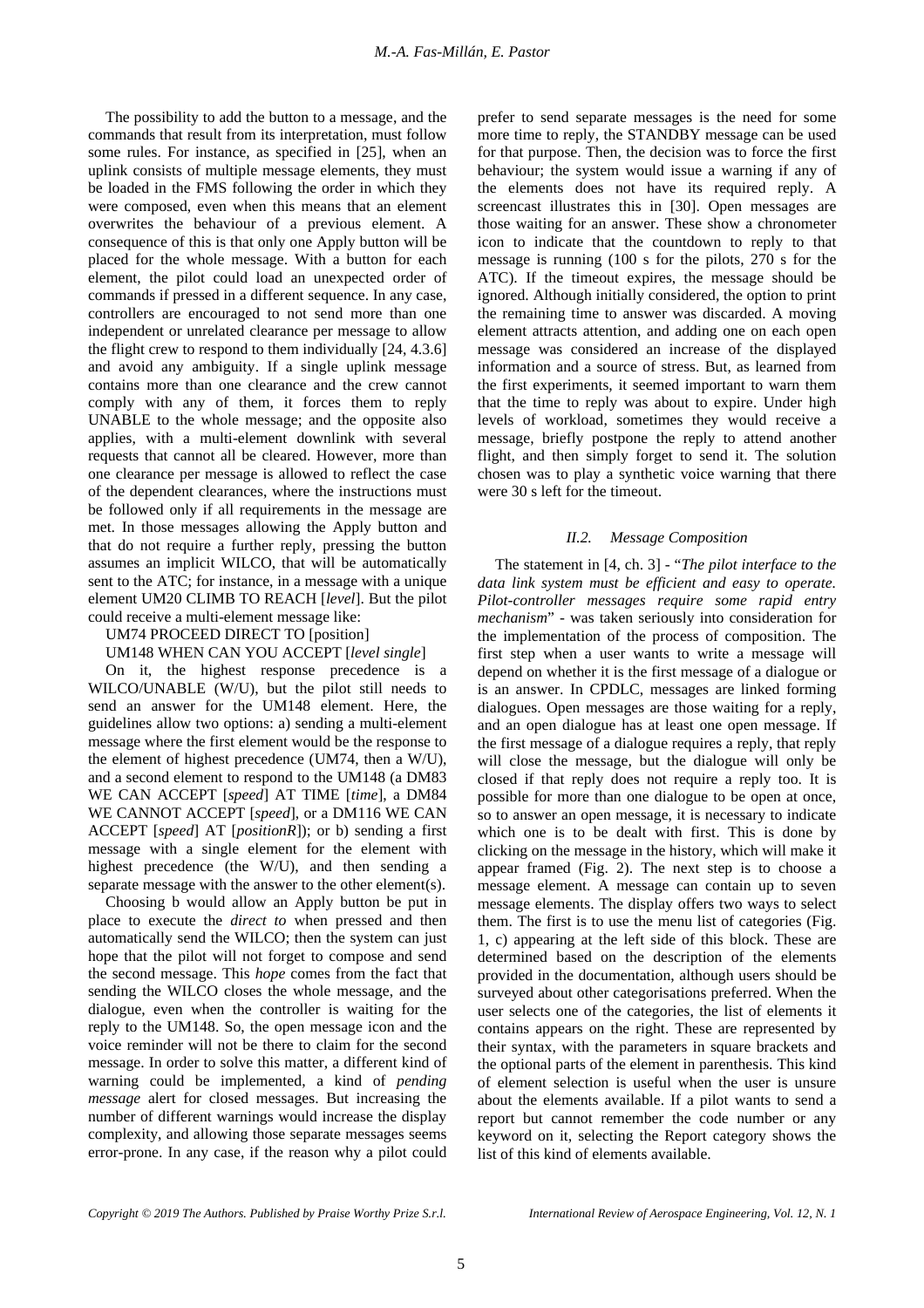

Fig. 2. Hotkeys availability associated to the allowed replies of the message selected

An idea that is not implemented in the prototype is to somehow provide a short description of a selected element. A clear definition of the meaning of an element and its possible incompatibilities would be handy and could help prevent errors. The second selection option is the input box labelled Code or Keyword (Fig. 1, d). On it, the user can begin to write the element code or any of the words that he or she remembers appearing in it to receive a list of filtered elements containing those characters. Check the selection modes in action in [31].

Once the element has been selected, if it has parameters, a form appears at the bottom of the display, with an input box per parameter (Fig. 3). At the moment, these inputs allow any text because there was no expert advice available during implementation on the specific values, step or ranges for these variables. When possible, limiting input options is desirable, as it reduces the possibility of errors, the head-down, and the need to move the hand from the mouse to the keyboard to write values. Some values allow different units; for instance, the level can be specified "*as a single or block level in feet, meters or flight levels*" [25], and a text box forces the pilot to write the unit abbreviation, which is slower than selecting it from a dropdown. Regarding numerical values, a selector makes sense when the range and step do not result in excessive scrolling to find the value.

Once the values have been filled in, the Add button includes the element in the message (Fig. 1, e). If the element does not contain any parameter, it will be directly included when selected. The user can drag and drop the elements in the message composition box to change their order, and delete them using the cross located to the right of each one.

#### *II.3. Quick Reply Hotkeys*

Buttons for some common or straightforward replies have been placed under the history to allow a quick reply: WILCO, UNABLE, STANDBY, ROGER, AFFIRM and NEGATIVE for the pilot; UNABLE, STANDBY, REQUEST DEFERRED, ROGER, AFFIRM and NEGATIVE for the controller. These hotkeys remain active only when they make sense considering the selected message to be answered. In Fig. 2 the pilot receives a message that, considering the reply precedence of the elements, should be only replied with a W/U, or a STANDBY. It should be noted that the hotkey labels match the final message element that the controller will receive, instead of the practice found in some CDUs in which a key is associated with several meanings, like ACCEPT as a positive reply representing the replies WILCO, ROGER and AFFIRMATIVE. The use of dedicated buttons is more aligned with the semantics of the reply, reducing ambiguity. The message elements present in these hotkeys are also available like any other element in the search by category or keyword filter, as they could be combined in multi-element messages. It would not be difficult to allow the users the option to add, remove or change hotkeys with frequently-used instructions, even when they contain parameter values, as long as there was space available.



Fig. 3. Each element variable has its own input box, subject to its associated value error checks

#### *II.4. Guiding and Error Check*

In the same way that it cannot be expected that users will be able to remember the syntax of the large message element set, with around 150 elements for downlinks and 330 for uplinks, it must be assumed that it will be difficult for them to memorise all combination incompatibilities or non-recommended practices. In addition, the input value of variables must be checked (like numbers when letters are expected, unspecified units, or values out of range) when the values cannot be chosen from a list. These kinds of warnings will be triggered when the user tries to add an element or send the whole message. Some warnings will avoid the sending of the message, while some others could just inform of a detected ambiguity, or a practice that is not recommended, suggesting a better alternative. Considering the huge task represented by implementing all these warnings, just some illustrative examples were included in the current prototype. Some can be seen in [14]. A feature that is envisioned, as part of the guiding, is to automatically update the display behaviour and available message elements set depending on the service provided by the ATSU. The most basic case would be when the aircraft sends the Data Link Initiation Capability (DLIC) initiation message (a kind of request for service and login) and the DLIC ground system provides the aircraft with information about the data link applications available (Context Management, CPDLC, Automatic Dependent Surveillance-Contract). If the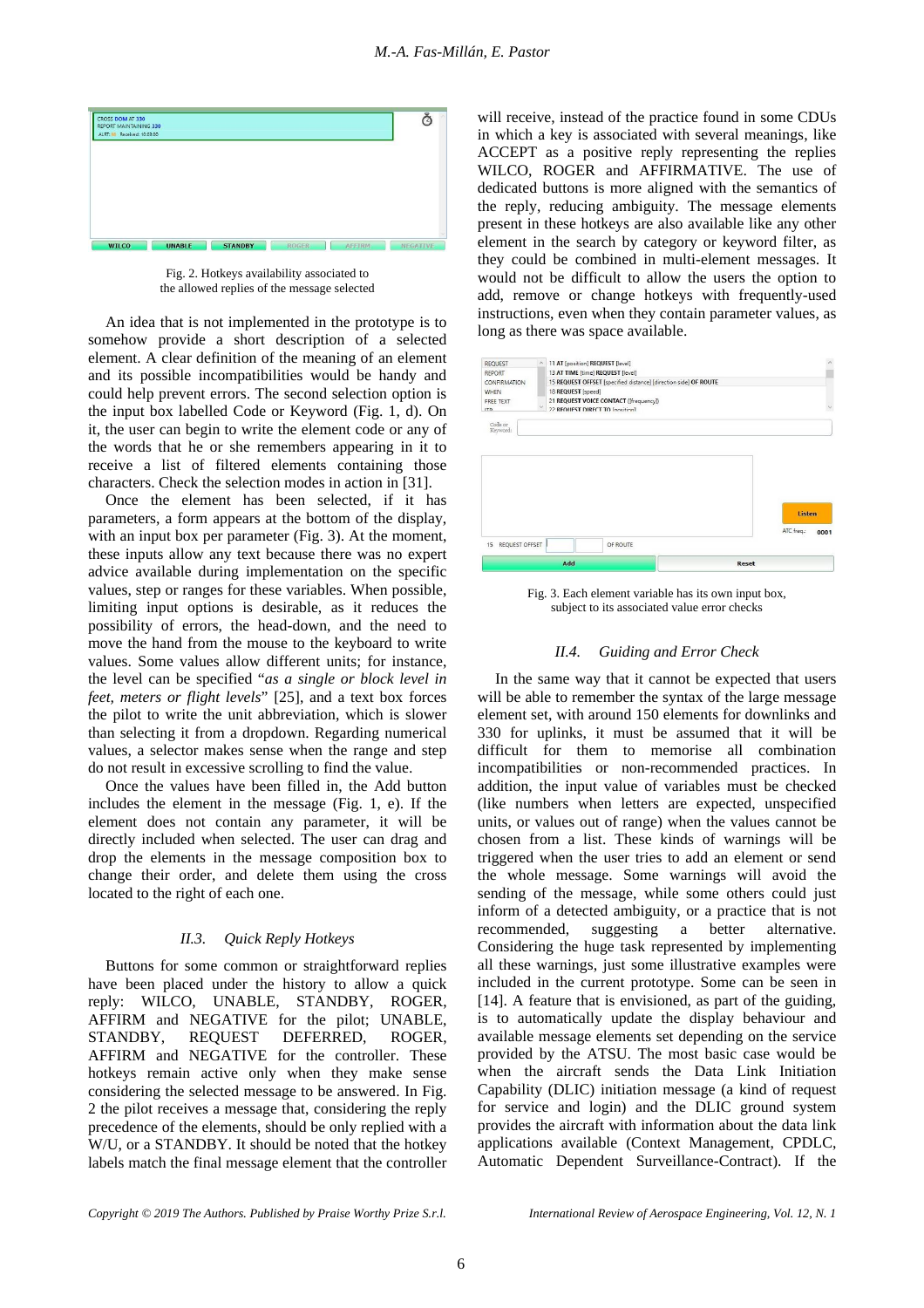ATSU does not provide CPDLC services, the display would not allow them to be requested, warning the pilot that the service is not provided. If provided, it must be considered that just a small subset of message elements will be available during the gradual implementation of the service, and it can change among ATSUs of even the same CPDLC version, as there are mandatory and optional services to be supported. Then, the set can be partially determined by the CPDLC version to be used, with this data being provided by the ATC centre during the aircraft login. In the U.S., the service for the domestic en route environment is scheduled to start in 2019, and message elements include: altitude and re-route clearances, crossing restrictions, pilot requests and emergency messages; there are differences between oceanic and domestic use, and free text messages are not allowed. The detailed list of elements allowed appears in [27]. Europe uses an element message set defined in the Link2000+ Programme [32], which is a subset of the ICAO's CPDLC [1]; on it, some elements are mandatory to support by the European ATS authorities providing CPDLC, and others are optional. For instance, the Maastricht Upper Area Control Centre handles a wider message element set - detailed in [33] - than the one envisioned in the U.S., but free text messages are not allowed neither. While an unsupported request would be rejected with an error message (UM162 MESSAGE NOT SUPPORTED BY THIS ATC UNIT), it seems convenient to implement a proactive display aware of the limitations of the area, considering that it is information that is publicly available, to avoid useless efforts. Consequently, the display would hide those elements that are not allowed, or limit the input units, which are also affected by the version. The appropriate behaviour would be updated with each change of Current Data Authority (CDA), which is the ATSU communicating with the aircraft. In some cases, it would just warn about unsuitable use. For instance, CPDLC is not recommended below 10,000 feet, but is allowed to back up any possible problem with voice communications. A similar approach can be found in [34] for a cockpit display feature called the *CPDLC version abstraction functionality*; it suggests seamlessly filtering the message elements displayed depending on the application version received during the establishment of the session. However, the feature suggested in the present article would also take into account the ATSU-specific optional elements and warnings about specific uses in the area, which is allowed by keeping a database of CPDLC service availability at an ATSU level, instead of at a version level, which would be a better fit to the real supported services.

#### *II.5. Voice-Controlled Composition*

One way to release the requirements of visual resources in an interface is to move some of the information to the aural sense, although this is frequently done to underline some displayed event. This backup of auditory information is useful when the user is busy attending to a task and cannot move sight to another source of information, particularly when the access to the information is slow. An illustrative example is the proposal [35] of a module to read aloud just-issued pilot reports (PIREP), weather and separation information, or even CPDLC messages, with the option to apply filters to these messages. A message composition alternative that was partially developed at the moment of writing this document uses voice recognition. In NtoM, a pilot could be piloting several RPAS and an ATC message reaches an aircraft while the pilot is busy with another flight. The pilot could decide to wait a short time to answer the message, adding extra stress to the current operation and a delay in the response to the ATC. The interface offers the possibility to avoid such disturbances by verbally composing and sending the reply. First, when the message arrives for the flight in the background (a flight that is not the one currently selected), a synthesised voice reads the message aloud, identifying the receiver by its callsign. If the pilot does not want to verbally compose a reply right then, an "ok" will dismiss the voice assistant.

Otherwise, the pilot says the elements in the desired order and then says "send". No ending keyword is required at the end of each element; the grammars describing the pattern of the elements allow the engine to determine their syntax. For an element like UM238 SECONDARY FREQUENCY [frequency], the engine will consider that the element is complete after it hears a frequency number. The grammars also reflect the optional parts of the elements. The assistant will read back the message for the pilot to confirm that it was correctly recognised and, after the confirmation, will send the message. This is especially useful for simpler replies that do not require a previous evaluation of the status of the aircraft or the flight plan, which would require a flight swap anyway. A basic case is shown in [36]. An operative implementation would require the advice and involvement of final users to find a balance between the phraseology needs and the limitations of voice recognition. A verbal composition that would require too many steps and clarifications for an unambiguous output would not provide any advantage with respect to other solutions in the graphic display.

Some issues should be agreed, like how to specify the units of the parameters, how to unequivocally pronounce names, or all those involving voice recognition and detailed in [37], which clearly illustrates this challenge when using voice recognition to allow ATC to compose CPDLC messages. As mentioned in that work, from the controller's side, using voice to compose at least the simplest messages could be especially interesting in those scenarios where a mix of voice and data link communications would force them to constantly swap voice and keyboard inputs, which adds an undesired increase of physical demands and perceived workload, as described in [38]. That situation could be suffered, on a smaller scale, by the multi-RPAS pilot with several aircraft overflying areas both with and without CPDLC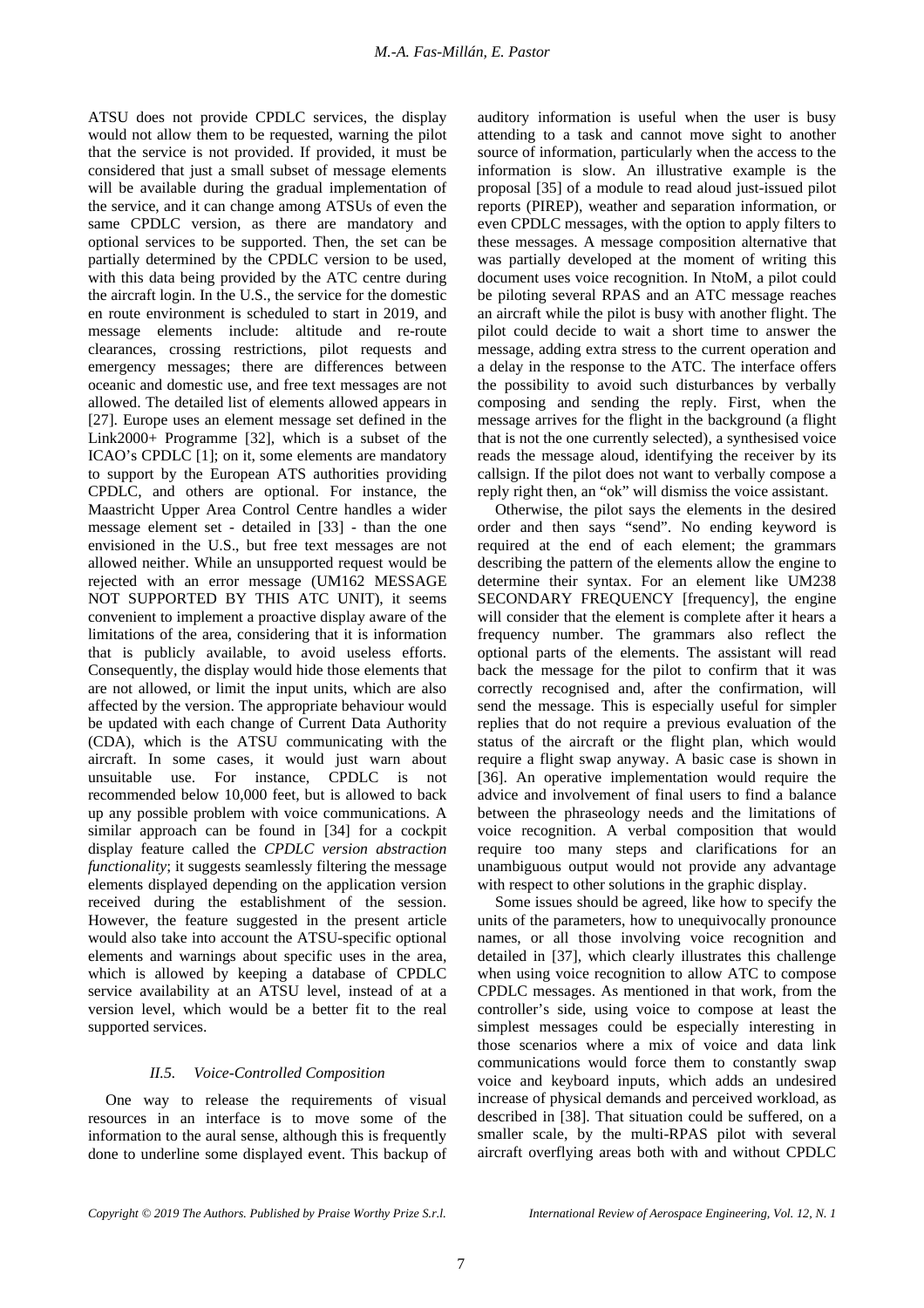support. [39] has also advocated for ATC CPDLC verbal composition as a tool to reduce communication errors, and [40] describes a detailed experimental analysis of the real use of ICAO recommended phraseology to shed some light on the conditions that any feasible speech recognition technique must deal with.

#### *II.6. Automated Reports*

This feature is part of the NtoM ConOps but it could be embedded in a standalone implementation of the display as long as it could communicate with the GCS to get the values requested in the report. Automatic Dependent Surveillance – Contract (ADS-C) is a data link application that allows the ATC to request or schedule customised reports from the aircraft. The whole process is managed by the aircraft system and the pilot is not involved or even aware of it. But, aside from those, the ATC can ask for CPDLC reports. To reply to these, the pilot should look for the data required wherever it is displayed, compose the message and send it when required, as the moment of the reply could have some event associated, like the case of an UM130R REPORT PASSING [position]. These reports require sending a value that can be retrieved or calculated having access to some sources or readings, like the global positioning system (GPS) receiver or the inertial navigation system (INS). This kind of report could be automatically replied to in order to release the pilot from the task. This is the case with elements UM35, UM36 and UM37 (CONFIRM ASSIGNED [LEVEL/SPEED/ROUTE]), or REPORT ENDURANCE AND PERSONS ON BOARD. The ones requiring a condition to be met before being sent, like UM130R, would need monitoring to determine the moment. The screencast [41] shows an example of both of these kinds of reports: the automated reply of a Cleared Flight Level report request, and the conditional automated report when it reaches a certain level. A proposal with common points with this feature can be found in [42]. It considers that a flight plan could be designed associating the sending of CPDLC messages to waypoints, and suggests a display representing the route with tags associated to the waypoints with those scheduled actions. Those communication requirements could have been added during the flight also, by the pilot or as a consequence of CPDLC messages received from the ATC. When the moment to send the message arrives, the proposed subsystem asks the pilot for confirmation to send the message if it is a report or warns about a message pending to be composed. This message would appear in a dedicated display or in the MCDU. The confirmation dialogue would not require filling in any data, as the unit would have access to the sources of information required. The NtoM approach releases the pilot from the confirmation step and automatically replies if it is able to access the data required. With regard to associating communication actions to waypoints in the flight plan, the NtoM system uses a more general concept of tasks (e.g. a scheduled frequency change) that could

include them as any other planned task. While the required monitoring is placed on the server in the NtoM system, it could be embedded in a standalone version of the display as long as it had access to the aircraft readings.

#### **III. Observations During the Experiments**

While the experiments were addressed to evaluating the measures suggested by the ConOps, and not focused on the CPDLC display, it is worth mentioning some aspects observed during the interaction of the participants with it. They were not professional pilots, but all university graduates with long experience using computer interfaces. The scenarios simulated very high and unrealistic - levels of workload, with the aim being to make the needs and weaknesses of the system arise when it comes to helping the pilot in overwhelming and unavoidable situations. As mentioned, to answer a message, it must be selected first; this is the way in which the interface recognises that the user is not starting a new dialogue, or identifies which dialogue the reply belongs to if more than one is open at a given moment.

The display tries to avoid sending a message element that should be associated to a previous one that was not selected, e. g. a WILCO with no previous uplink message selected. But a reply may use *non-dependent* elements, and then there is the possibility for the pilot to send a message with the intention to reply to another one that will not be closed, as it was not selected first. In those situations, they reported that the open message icon helped them to notice the error and notify the controller.

The message element selection and composition proved to be a complete success. To reduce the complexity of the experiments, the kind of messages they were required to send and reply to was very small, all single-element. Each of their actions was registered with a timestamp, and one of them was able to search and find the element (using the search by code), fill in its value and send it in a record of 2 s. The following observations are related to the multi-RPAS case. For instance, the voice warning when there are 30 s left to answer an open message was considered partially useful. Participants said that it helped them to know that there was an open message, but not in which flight. The reason seems to be that the voice begins the warning reading the callsign, but following the convention of reading it as the airline name plus the last numbers (BAW962 as "Speedbird nine six two"). As they were not used to such phraseology, and could not associate the ICAO airline designator with the airline name, they were told to pay attention just to the numbers. But that is not easy, particularly while being busy on other tasks, so they ended up searching the open message through the flight list by trial and error. This showed the need to place an open message icon in the flight list, which could be useful even for experienced pilots, to avoid the need to remember the associated callsign. It was mentioned that when a message is received in a background flight, the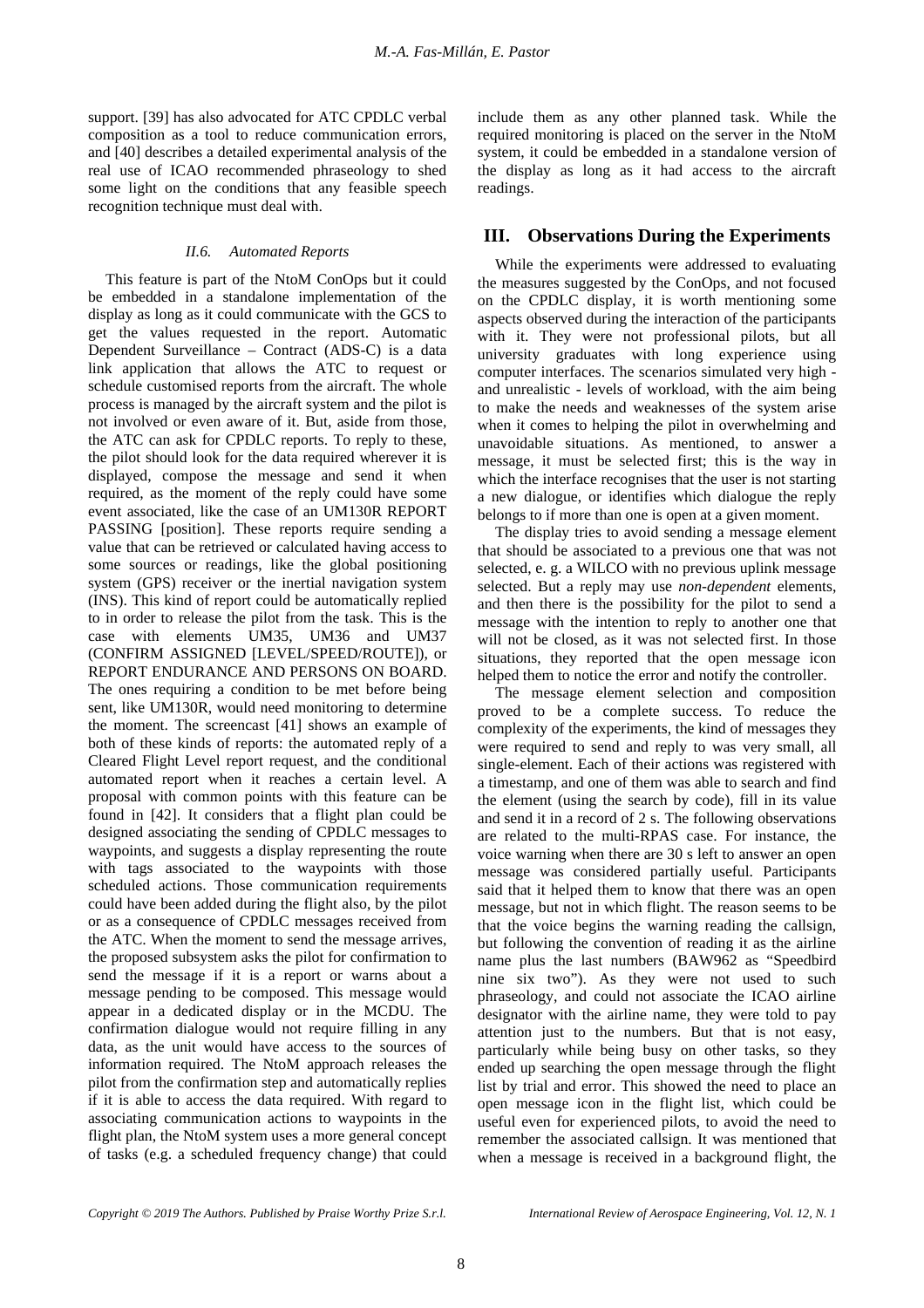synthesised voice reads its content.

One reason is to provide a clue about the content, to allow the pilot to begin to think about the decision while moving attention to the NPI and selecting that flight to compose and send the reply. Another reason, not used during the experiments, is to allow the pilot to verbally compose and send the reply. Participants reported not paying attention to the reading of the message if they were much focused on another task; but that it was nevertheless a helpful redundant way to highlight that there was a new message (an envelope icon is also displayed in the strip with a colour related to the urgency). In order to perform the experiments, participants had to be trained in concepts associated with the operation of an RPAS, and remember the procedures designed for the experiments.

They had to make decisions and manage the workload, follow priorities, accomplish scheduled tasks and attend to ATC requirements. In such demanding exercises, the use of the display did not appear as a contributor of cognitive workload.

They easily associated it with a chatroom with the controller, a chat with predefined text and rules, and soon used it confidently, trying to memorise the element code to quickly select it in the search box, and with minor errors only appearing during moments of high workload. With no previous recommendations in this regard, they took the precaution to take a look at the display, before and after introducing a command - the Apply button was disabled to generate workload - to check that they had introduced the correct value (in the second set of experiments, notifications for those kinds of errors were enabled, but they were not warned about it). And, periodically, on their own initiative, they checked the history and contrasted it with the status of the flight to be sure that all the actions requested by the controllers had been executed (although, when possible, the system monitors and warns if they are delayed in the execution), something that they could contrast without any action required, just selecting the flight, as the readings and status were next to the message history. This reveals how appropriate it is to provide the pilot with a print of the log of the communications, not only of the last message; this history should always be visible at a glance, with no need to navigate menus to check each message. A possible improvement would be to somehow mark those instructions that have been executed, so the pilot could check them even more quickly. These observations seem to satisfy and get the benefits of Endsley's recommendations [43] for each level of situation awareness. For the first level, it guides the information sampling by the visual (new message icon, variable highlight or the open message icon that should be added to the strip) and aural clues (a new message sound differentiated by urgency and the short time left to answer warning). For the second level, it provides an intuitive and clear comprehension of the situation, reducing the requirements of working memory, which is key in multi-RPAS piloting, by the print of the previous

communications, the dialogue colour grouping, horizontal alignment and open message icon in the history. The third level, the projections of future status, is addressed by the NtoM system in other parts of the pilot client, so will not be discussed here.

## **IV. Conclusion**

NtoM is a ConOps addressed to pilots controlling several RPAs in non-segregated airspace. It assumes a future widespread implementation and the full use of the potential of CPDLC. In that future context, the data link should be the main channel of communication, and ATC and pilots would be trained to leverage the whole message element set and the possibility of greater complexity of the dialogue exchange. But current cockpit displays and dialogues embedded in GCSs or ATC tools are not prepared for this scenario, or involve a high headdown. The present display was conceived for the future of CPDLC, but also to minimise the head-down, considering that it was part of a ConOps of multi-RPAS pilots, which could add some delay in the response time if the pilot is attending some other flight when the message arrives.

The display presents the dialogue like an intuitive chat, and allows a quick selection of the preformatted message elements. Warnings and guidelines help users while learning the constraints and best practices of the message composition. Visual and aural warnings try to keep pilots aware of the status of the dialogue, to avoid timeouts. Some replies are automated when possible to release the pilot from the task and avoid typing errors. The usability measures suggested here aim to inspire future CPDLC displays, while the current prototype could serve as the basis for the training of Standard Operating Procedures (SOPs) for CPDLC usage by pilots and controllers. As an isolated module, it could be used together with any existing flight simulator and ATC training tool - it requires about a third of the width of a 23" monitor.

The use of DDS as communication middleware allows the definition of QoS profiles to simulate the possible problems arising from high latency or packet loss; this allows training to be given in the associated procedures. Before using it as an educational tool, this prototype should be first reviewed by subject matter experts to check that the documentation has been correctly interpreted and to determine the implementation of some specific issues.

### **Acknowledgements**

This work is part of a thesis funded by the grant with reference BES-2014-071096 belonging to the Research Personnel Training sub-programme from the Ministry of Economy and Competitiveness of Spain, and partially by the Ministry of Economy and Enterprise of Spain under contract TRA2016-77012-R.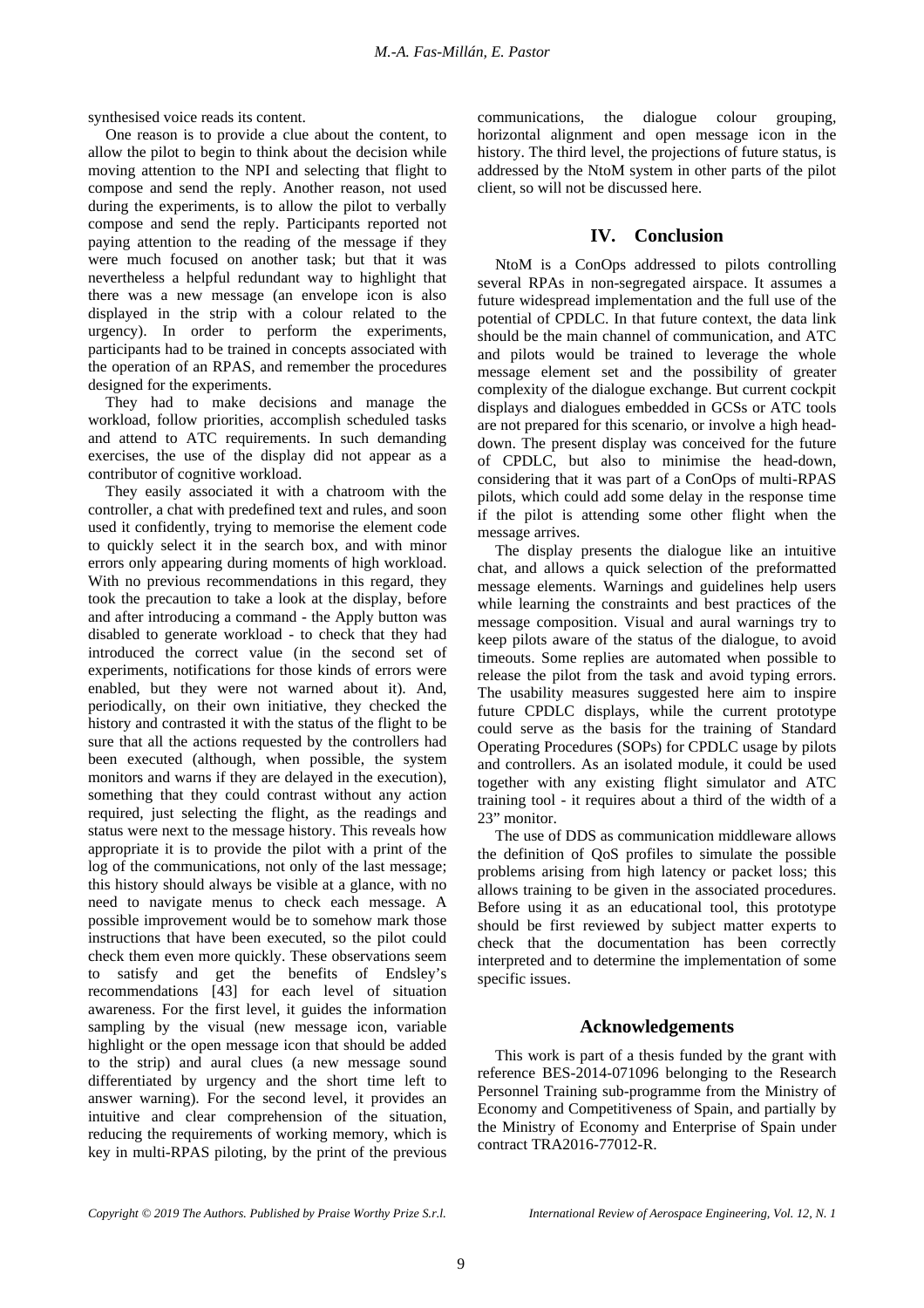#### **References**

- [1] *Global Operational Data Link Document (GOLD)*, ICAO. 2013. [https://icao.int/APAC/Documents/edocs/GOLD\\_2Edition.pdf.](https://icao.int/APAC/Documents/edocs/GOLD_2Edition.pdf.)
- [2] Maastricht Upper Area Control Centre, *Don't text while driving. Text while flying!* 2018, <https://www.eurocontrol.int/sites/> default/files/publication/files/factsheet-cpdlc.pdf.
- [3] T. Lennertz et al., Analysis of Controller-Pilot *Voice Communications from Kansas City Air Route Traffic Control Center*, report prepared for the Federal Aviation Administration (FAA), 2017.
- [4] ICAO. Doc 9694-AN/955 *Manual of Air Traffic Services Data LinkApplications*, 1999.
- [5] Harris Corporation, Federal Aviation Administration (FAA) *Data Communications (Data Comm) User Information*, 2018, [https://www.harris.com/content/federal-aviation-administration](https://www.harris.com/content/federal-aviation-administration-)faa-data-communications-data-comm-user-information.
- [6] NextGen Data Communications Program <https://www.faa.gov/nextgen/programs/datacomm/.>
- [7] Eurocontrol, *Current Implementation Status,* 2017*,* [https://ext.eurocontrol.int/WikiLink/index.php/Current\\_Implemen](https://ext.eurocontrol.int/WikiLink/index.php/Current_Implemen) tation\_Status.
- [8] M. Matyas, *Boeing Air Traffic Services (ATS) Data Link Perspectives*, DECEA CNS/ATM Workshop, 2017, [http://clima.icea.gov.br/pesquisa/I](http://clima.icea.gov.br/pesquisa/I-)workshopcyberswim/downloads/E\_WorkshopCyberSWIM\_Boein g\_ATS-Data-Link.pdf.
- [9] M.-A. Fas-Millán et al., NtoM: a Concept of Operations for Pilots of Multiple Remotely Piloted Aircraft, (2019) *International Review of Aerospace Engineering (IREASE)*, accepted for publication.
- [10] K. L. Vu, G. Morales, D. Chiappe, T. Z. Strybel, V. Battiste, J. Shively, T. J. Buker. Influence of UAS Pilot Communication and Execution Delay on Controller's Acceptability Ratings of UAS-ATC Interactions, *Digital Avionics Systems Conference (DASC), IEEE/AIAA 32nd ,* 201*3.*
- [11] T. P. Fan, J. K. Kuchar. Evaluation of Interfaces for Pilot-Air Traffic Control Data Link Communications, *Digital Avionics Systems Conference,* 1999. Proceedings.  $18<sup>th</sup>$  (1999). doi: 10.1109/DASC.1999.863723.
- [12] Harris Corporation, FAA's *Controller Pilot Data Link Communications Services Instructional Video*, 2015. <https://www.youtube.com/watch?v=xUSFgkEyVAU.>
- [13] Eurocontrol Experimental Center, *Air/Ground Automated Tool*, <https://www.eurocontrol.int/sites/default/files/content/visuals/min> i-sites/link2000/mcdu\_rockwellcollins\_1\_1.html.
- [14] Eurocontrol TV, *CPDLC request to climb*, 2012, <https://youtu.be/EK87g6Nlcyk.>
- [15] G. A. Shapiro, *Integrating Information from Controller to Pilot Data Link Communication (CPDLC) Messages*, U.S. Patent No. US 9,911,337 B1, 2018.
- [16] R. Kumar et al., *Systems and Methods for Context Based CPDLC*, U.S. Patent No. US 2016/0035227 A1, issued 2016.
- [17] Krishna et al., *Integrated Controller-Pilot Datalink Communication Systems and Methods for Operating the Same*, U.S. Patent No.: 10,026,322 B2, issued Jul. 17, 2018.
- [18] Pakki et al., *System and Method for Providing Advisory Support Information on Downlink Clearance and Reports*, U. S. Patent No. US 9,224,301 B2, issued Dec. 29, 2015.
- [19] Letsu-Dake et al., *Systems and Methods for Improving an In-Trail Procedures Request*, U. S. Patent No. US 9,558,668 B2, issued Jan. 31, 2017.
- [20] T. Lennertz and K. Cardosi, *Flightcrew Procedures for Controller Pilot Data Link Communications (CPDLC)*, report prepared for the Federal Aviation Administration, DOT/FAA/TC-15-12, 2015.
- [21] Federal Aviation Administration (FAA), *Operational Authorization Process for Use of Data Link Communication System*, *Advisory Circular No. 120-70C*, 2015.
- $I$ Connext DDS, *Training and Simulation*, [https://www.rti.com/industries/aerospace-defense/training](https://www.rti.com/industries/aerospace-defense/training-)simulation.
- [23] H. Glaser-Opitz, L. Glaser-Opitz and J. Labun, Data Link Communication Interface with Flight Simulator in Form of a

CPDLC, *Proceedings of the International Scientific Conference Modern Safety Technologies in Transportation*, 2015.

- [24] International Civil Aviation Organization (2013), *Global Operational Data Link Document (GOLD)* 2nd Ed., 2013. [https://icao.int/APAC/Documents/edocs/GOLD\\_2Edition.pdf.](https://icao.int/APAC/Documents/edocs/GOLD_2Edition.pdf.)
- [25] The European Organisation for Civil Aviation Equipment (EUROCAE), *Safety and Performance Standard for Baseline 2 ATS Data Communications* (Baseline 2 SPR Standard), 2014.
- [26] Dialogue interleaving screencast, [http://recerca.ac.upc.edu/ntom/videos/NtoM\\_CPDLCdisplay\\_dial](http://recerca.ac.upc.edu/ntom/videos/NtoM_CPDLCdisplay_dial) ogue\_interleaving.mp4.
- [27] K. Cardosi, T. Lennertz, *Flight Deck Human Factors Issues for National Airspace System (NAS) En Route Controller Pilot Data Link Communications (CPDLC)*, prepared for US Department of Transportation Federal Aviation Administration Human Factors Division (ANG-C1), 2017.
- [28] IFALPA, Potential CPDLC Message Delivery Latency, *IFALPA Safety Bulletin 8 Dec 2017* [https://www.ifalpa.org/media/2190/17sab12-potential-cpdlc](https://www.ifalpa.org/media/2190/17sab12-potential-cpdlc-)message-delivery-latency.pdf.
- [29] Early Demonstration & Evaluation Platform (EDEP), <http://www.eurocontrol.fr/projects/edep/.>
- [30] Automated loading of instructions and reply screencast, [http://recerca.ac.upc.edu/ntom/videos/NtoM\\_autoWilco.mp4.](http://recerca.ac.upc.edu/ntom/videos/NtoM_autoWilco.mp4.) [31] Message composition screencast,
- [http://recerca.ac.upc.edu/ntom/videos/NtoM\\_message\\_compositio](http://recerca.ac.upc.edu/ntom/videos/NtoM_message_compositio) n.mp4.
- [32] Link2000+, *ATC Data Link Operational Guidance in support of DLS Regulation No 29/2009*, Eurocontrol, 2012, <https://www.eurocontrol.int/sites/default/files/article/content/docu> ments/nm/link2000/atc\_dl\_oper\_guidance\_for\_link2000\_services \_v6\_0.pdf.
- [33] Belgocontrol, *Aeronautical Information Publication for Belgium* (section GEN-3.4) valid from 11 Oct 2018. [https://www.belgocontrol.be/html/belgocontrol\\_static/eaip/eAIP\\_](https://www.belgocontrol.be/html/belgocontrol_static/eaip/eAIP_) Main/html/eAIP/EB-GEN-3.4-en-GB.html.
- [34] T. D. Judd, M. J. Kayser, T. F. McGuffin and R. Gupta, *Enhanced Flight Crew Display for Supporting Multiple Controller/Pilot Data Link Communications (CPDLC) Versions*, U. S. Patent No. US 9,626,872 B2, 2017.
- [35] Johnson et al., *System and Method for Providing a Real Time Audible Message to a Pilot*, *U*. S. Patent No. US 9,371,140 B1 issued 2016.
- [36] [http://recerca.ac.upc.edu/ntom/videos/NtoM\\_verbal\\_composition.](http://recerca.ac.upc.edu/ntom/videos/NtoM_verbal_composition.) mp4.
- [37] A. Lechner, P. Mattson, K. Ecker. Voice Recognition: Software Solutions in Real-time ATC Workstations. *IEEE Aerospace and Electronic Systems Magazine* (Volume: 17, Issue: 11, Nov. 2002) doi: 10.1109/MAES.2002.1047373.
- [38] O. V. Prinzo. How Data Link Communication Might Affect Controller Workload On a Terminal Option. *Digital Avionics*  Systems Conference (DASC), IEEE/AIAA<sup>17th</sup> (1998).
- [39] C. M. Geacar. Reducing Pilot/ATC Communication Errors Using Voice Recognition. *27th International Congress of the Aeronautial Sciences* (2010).
- [40] *Technical Analysis of ATC Controller to Pilot Voice Communication with Regard to Automatic Speech Recognition Systems*, (Eurocontrol Experimental Centre, 2001).
- [41] Automated reports screencast, <http://recerca.ac.upc.edu/ntom/> videos/NtoM\_automated\_reports.mp4.
- [42] Dominic et al., *System and Method of Integrating Data Link Messages with a Flight Plan*, U.S. Patent No. US 9,881,504 B2, issued in 2018.
- [43] M. R. Endsley and C. A. Bolstad, Human Capabilities and Limitations in Situation Awareness, *Advisory Group for Aerospace Research and Development (AGARD) 520 Conference Proceedings*, Edinburgh, 1992, <https://www.sto.nato.int/publications/AGARD/AGARD-CP->520/AGARDCP520.pdf.

*Copyright © 2019 The Authors. Published by Praise Worthy Prize S.r.l. International Review of Aerospace Engineering, Vol. 12, N. 1*